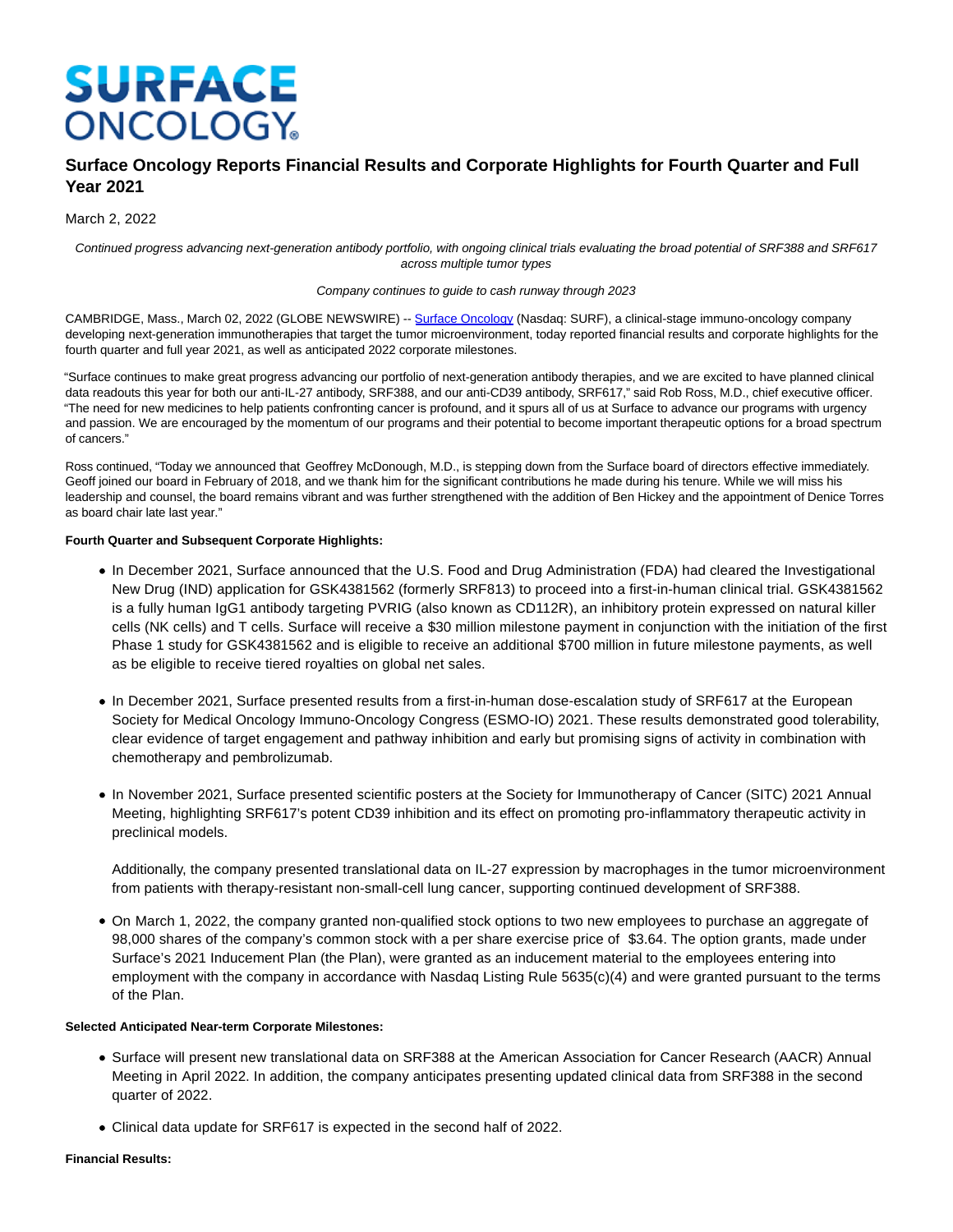As of December 31, 2021, cash, cash equivalents and marketable securities were \$154.1 million, compared to \$175.1 million on December 31, 2020.

Revenue recognized in the fourth quarter ended December 31, 2021, was \$0.2 million, compared to revenue of \$87.6 million for the same period in 2020. The decrease was a result of the \$85 million upfront payment received in the fourth quarter 2020 from GSK. Revenue recognized in the full year ended December 31, 2021, was \$2.7 million, compared to \$126.2 million for the same period in 2020. The decrease was a result of the \$85 million upfront payment received in the fourth quarter 2020 from GSK, as well as the expiration of the final Novartis option purchase period in January 2020 and the corresponding recognition of the remaining deferred revenue under the agreement.

Research and development (R&D) expenses were \$16.3 million for the fourth quarter ended December 31, 2021, compared to \$10.7 million for the same period in 2020. R&D expenses were \$53.6 million for the full year ended December 31, 2021, compared to \$41.0 million for the same period in 2020. This increase was primarily driven by continued enrollment and advancement into the expansion stages of our ongoing SRF617 and SRF388 Phase 1 clinical trials. R&D expenses included \$2.4 million in stock-based compensation expense for the full year ended December 31, 2021.

General and administrative (G&A) expenses were \$7.2 million for the fourth quarter ended December 31, 2021, compared to \$8.9 million for the same period in 2020. G&A expenses were \$25.1 million for the full year ended December 31, 2021, compared to \$23.6 million for the same period in 2020. The decrease in the fourth quarter ended December 31, 2021, was primarily due to increased consulting costs related to the GSK agreement and higher performance bonus achievement in 2020. The increase for the full year ended December 31, 2021, was primarily due to increased salary, recruiting and stock compensation expense associated with an increased headcount in 2021. G&A expenses included \$6.1 million in stock-based compensation expense for the full year ended December 31, 2021.

For the fourth quarter ended December 31, 2021, net loss was \$24.1 million, or basic and diluted net loss per share of \$(0.52). Net income was \$67.3 million for the same period in 2020, or basic net income per share of \$1.66, and diluted net income per share of \$1.56. For the full year ended December 31, 2021, net loss was \$78.5 million, or basic and diluted net loss per share of \$(1.77). Net income was \$59.3 million for the same period in 2020, or basic net income per share of \$1.67 and diluted net income per share of \$1.57.

Based upon its current operating plan, Surface continues to project cash runway sufficient through 2023.

# **About Surface Oncology**

Surface Oncology is an immuno-oncology company developing next-generation antibody therapies focused on the tumor microenvironment. Its pipeline includes two wholly-owned clinical-stage programs targeting CD39 (SRF617) and IL-27 (SRF388), as well as a preclinical program focused on depleting tumor regulatory T cells via targeting CCR8 (SRF114). In addition, Surface has two partnerships with major pharmaceutical companies: a collaboration with Novartis targeting CD73 (NZV930; Phase 1) and a collaboration with GlaxoSmithKline targeting PVRIG (GSK4381562, formerly SRF813; IND cleared). Surface's novel cancer immunotherapies are designed to achieve a clinically meaningful and sustained anti-tumor response and may be used alone or in combination with other therapies. For more information, please visit [www.surfaceoncology.com.](https://www.globenewswire.com/Tracker?data=hP0ZeQYpbOQZAeQFnJJMEFbK3vsNnw1OXZUp7fb0ibeFVSRyB29N_8BdXiLlVIgu5gbK4iHsHOJjGfr5IHdBGnENAMxQeMDo2GnmroTGhOg=)

#### **About SRF388**

SRF388 is a fully human anti-IL-27 antibody designed to inhibit the activity of this immunosuppressive cytokine. Surface Oncology has identified particular tumor types, including liver, kidney and lung cancer, where IL-27 appears to play an important role in the immunosuppressive tumor microenvironment and may contribute to resistance to treatment with checkpoint inhibitors. SRF388 targets the rate-limiting p28 subunit of IL-27, and preclinical studies have shown that treatment with SRF388 blocks the immunosuppressive biologic effects of IL-27, resulting in immune cell activation in combination with other cancer therapies including anti-PD-1 therapy, as well as potent anti-tumor effects as a monotherapy. Furthermore, Surface Oncology has identified a potential biomarker associated with IL-27 that may be useful in helping to identify patients most likely to respond to SRF388. In November 2020, Surface announced that SRF388 was granted Orphan Drug designation and Fast Track designation for the treatment of hepatocellular carcinoma from the FDA.

#### **About SRF617**

SRF617 is a fully human antibody designed to inhibit the enzymatic activity of CD39 in the tumor microenvironment, allowing for a dual mechanism of action to promote anti-tumor immunity via reduction of immunosuppressive adenosine in addition to increasing levels of immunostimulatory ATP. A substantial body of research supports a role for CD39 in allowing cancer to evade immune responses. For example, pancreatic cancer stromal cells within the tumor micro-environment express high levels of CD39, which may inhibit anti-cancer immune responses. In preclinical studies, SRF617 has exhibited strong affinity for and inhibition of CD39, the ability to reduce adenosine and increase ATP levels and anti-tumor activity both as a single agent and in combination with multiple therapeutic agents. SRF617 has been granted Orphan Drug designation for the treatment of advanced pancreatic cancer by the FDA.

#### **Cautionary Note Regarding Forward-Looking Statements**

Certain statements set forth in this press release constitute "forward-looking" statements within the meaning of the Private Securities Litigation Reform Act of 1995, as amended. Forward-looking statements can be identified by terms such as "believes," "expects," "plans," "potential," "would" or similar expressions, and the negative of those terms. These forward-looking statements are based on Surface Oncology's management's current beliefs and assumptions about future events and on information currently available to management.

Forward-looking statements involve known and unknown risks, uncertainties and other factors that may cause Surface Oncology's actual results, performance or achievements to be materially different from any future results, performance or achievements expressed or implied by the forwardlooking statements. These risks include, but are not limited to, risks and uncertainties related to Surface Oncology's ability to successfully develop SRF388, SRF617, SRF114 and its other product candidates through current and future milestones or regulatory filings on the anticipated timeline, if at all, the therapeutic potential of Surface Oncology's product candidates, the risk that results from preclinical studies or early clinical trials may not be representative of larger clinical trials, the risk that Surface Oncology's product candidates, including SRF388, SRF617 and SRF114, will not be successfully developed or commercialized, the risks related to Surface Oncology's dependence on third-parties in connection with its manufacturing, clinical trials and preclinical studies, and the potential impact of COVID-19 on Surface Oncology's clinical and preclinical development timelines and results of operations. Additional risks and uncertainties that could affect Surface Oncology's future results are included in the section titled "Risk